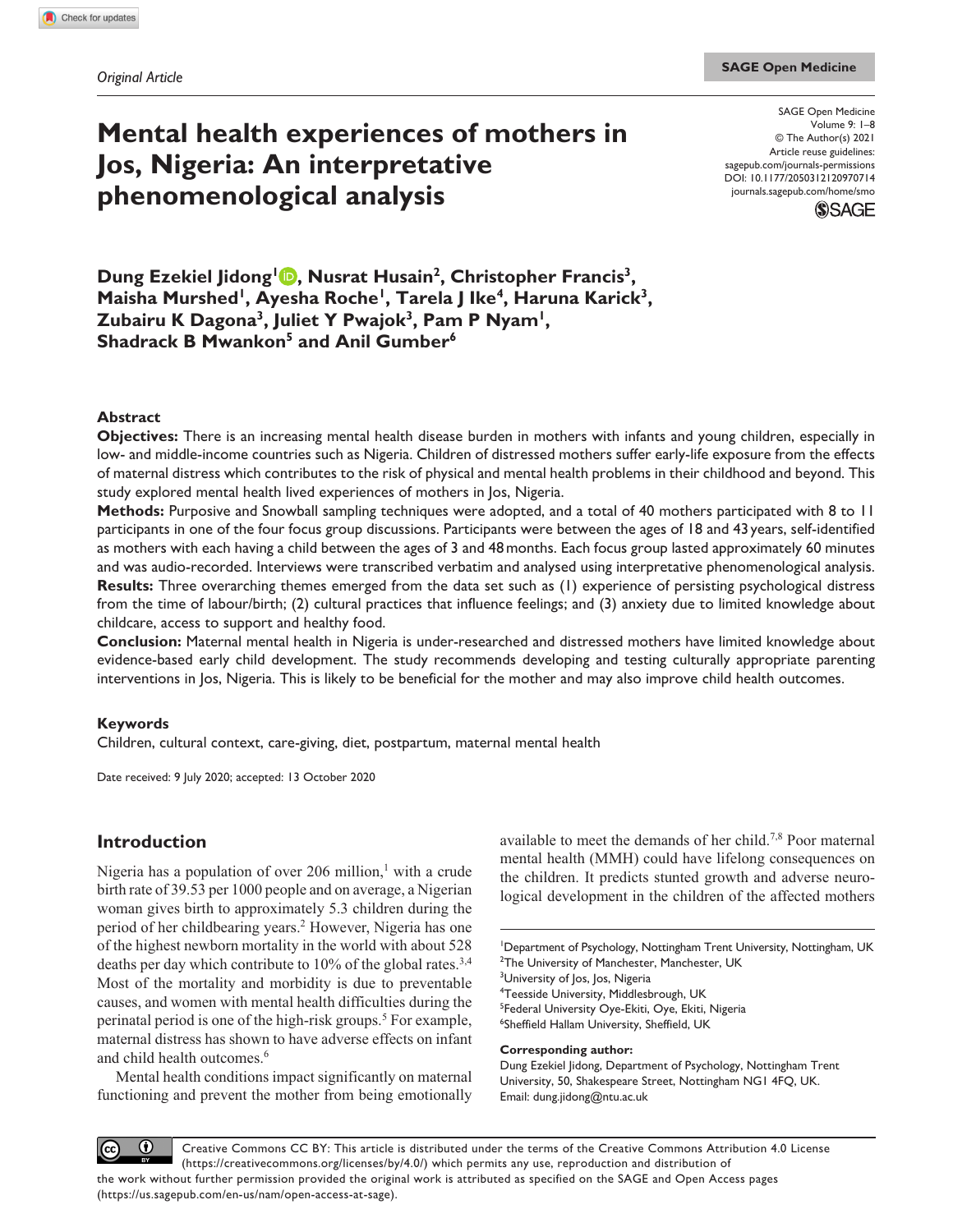and disturbances in the mother and child bonding and healthy childhood attachment with long-term adverse effects.<sup>9,10</sup>

The risk factors associated with poor MMH vary across cultures and the world regions. In high-income countries (HICs), psychosocial risk factors have been significantly associated with the onset of depression after delivery. However, there are conflicting results for obstetrics risk factors which may be because health centres are more accessible, and child delivery is relatively safe in these countries.<sup>11</sup> In low- and middle-income countries (LMICs), obstetric complications have been associated with poor MMH, where the clinical practice is often of poor quality and delivery associated with higher rates of maternal and infant morbidity and mortality.<sup>12</sup> In essence, maternal depression is one of the most common complications affecting 19.8% of women in LMICs.<sup>13</sup>

One of the challenging factors in the prevention and treatment of mental health problems is the lack of empirical data in LMICs.14 In 2008, the World Health Organisation (WHO) reported significantly less access to treatment for severe mental health, neurological and substance misuse disorders in LMICs compared to HICs (76%–85% in LMICs versus 35%–50% in HICs).15 Although this report is over a decade old, the current circumstances have not changed much. In 2018, WHO's report showed that there are fewer than 0.1 psychiatrists per 100,000 population in LMICs compared with an average 11.9 psychiatrists in HICs; and similarly, there are 1.4 nurses providing mental health care per 100,000 population in LMICs compared with 23.5 nurses in HICs.16 There is an estimated 20%–30% of the Nigerian population suffering from a variety of mental health problems, $17$  with only one out of five potential service-users accessing care.15,18 However, it appears that there is little or no data on the current treatment statistics of MMH care in Nigeria.

Understanding MMH as a case-specific concern is essential to develop an effective treatment.<sup>19</sup> A recent study investigated Somalian women's experiences of antenatal care in Norway.20 The Norwegian study reported that Somalian women are at higher risk of having poor functional health literacy, less likely to comply with the antenatal care available and less likely to trust the information provided to them.<sup>20</sup> The findings also highlighted participants' concerns on the failure of care providers to practice with cultural sensitivity. This includes being asked inappropriate healthcare questions regarding marital status, being stigmatised for their religious clothing, feeling stereotyped about the number of children they had and a general lack of understanding about Somali women.<sup>20</sup> The participants also expressed feelings of loneliness and not being asked about their wellbeing.<sup>20</sup> The study identified that the issues raised contribute to the lack of trust shown by Somali mothers towards antenatal care services and emphasised the importance of individualised care to improve service-users' engagement and satisfaction.<sup>20</sup> The study showed the value of research, which focuses on understanding and interpreting individual experiences with healthcare systems, to support improvement.

In another study, researchers looked at Ethiopia, India and Vietnam and examined the relationship between adversity, cognitive, social capital and mental distress among mothers with children aged between 6 and 18months postpartum and found that types of adversity experienced varied by country.<sup>13</sup> The results from India and Vietnam showed that having an additional older woman member in the household was a protective factor for the MMH of participants; however, there was no significant evidence of the same effect for the Ethiopian sample.<sup>13</sup> This suggests that understanding the context is essential to develop culturally sensitive care models. However, an observational method adopted by Gausman  $et al.<sup>13</sup>$  may not guarantee causation, and the participants were requested to report significant life events that they believed to be important, which suggests that cultural and social norms could influence how they interpret the severity of the events.

An evolutionary theoretical perspective has related three common predictive factors for maternal depression to lack of social support, problems during pregnancy or delivery and history of psychological problems.<sup>21</sup> In the context of pregnancy and delivery, complications or birthing injury to the mother or infant are considered factors that contribute to the mother's perception that the child will require additional effort, and this assumption could trigger anxiety and other forms of distress.<sup>21,22</sup>

Evolutionary theorists argued that sociocultural factors play a significant component in the development of maternal depression.22,23 In Africa, reports indicate high rates of depression in recent years, which may be as a result of the loss of traditional support systems due to modernisation and sociocultural change.<sup>23</sup> One study looked at the individual experience of women giving birth in the rural Kipsigis community in Kenya which is known to maintained many aspects of traditional life.<sup>23</sup> The community did not make over preparations during the perinatal period but recognised the postpartum period as a time of vulnerability.<sup>23</sup> The mother's post-birth period was expected to be for rest, while family members provided support in taking care of the running of the household and her other children. Limited access to resources and lack of social support were also strongly correlated with maternal depression.<sup>21</sup>

Although Harkness's $23$  study used memories and dreams to interpret culture as a mediator for maternal depression in Kipsigis, the results showed memories were more frequently coded positive in the postpartum period, compared to the antenatal period. This indicates that culturally construed forms of social support and accessible resources during the postpartum period can have a significant impact on maternal wellbeing and the mother's perception of her childbirth experience.<sup>23</sup> The study suggests that if maternal depression is mediated by culture and given that society provides the necessary levels of social support and a healthy environment, maternal depression may be prevented.<sup>22</sup> However, the study does not seem to consider the bidirectional possibility between maternal depression and distressing life events, in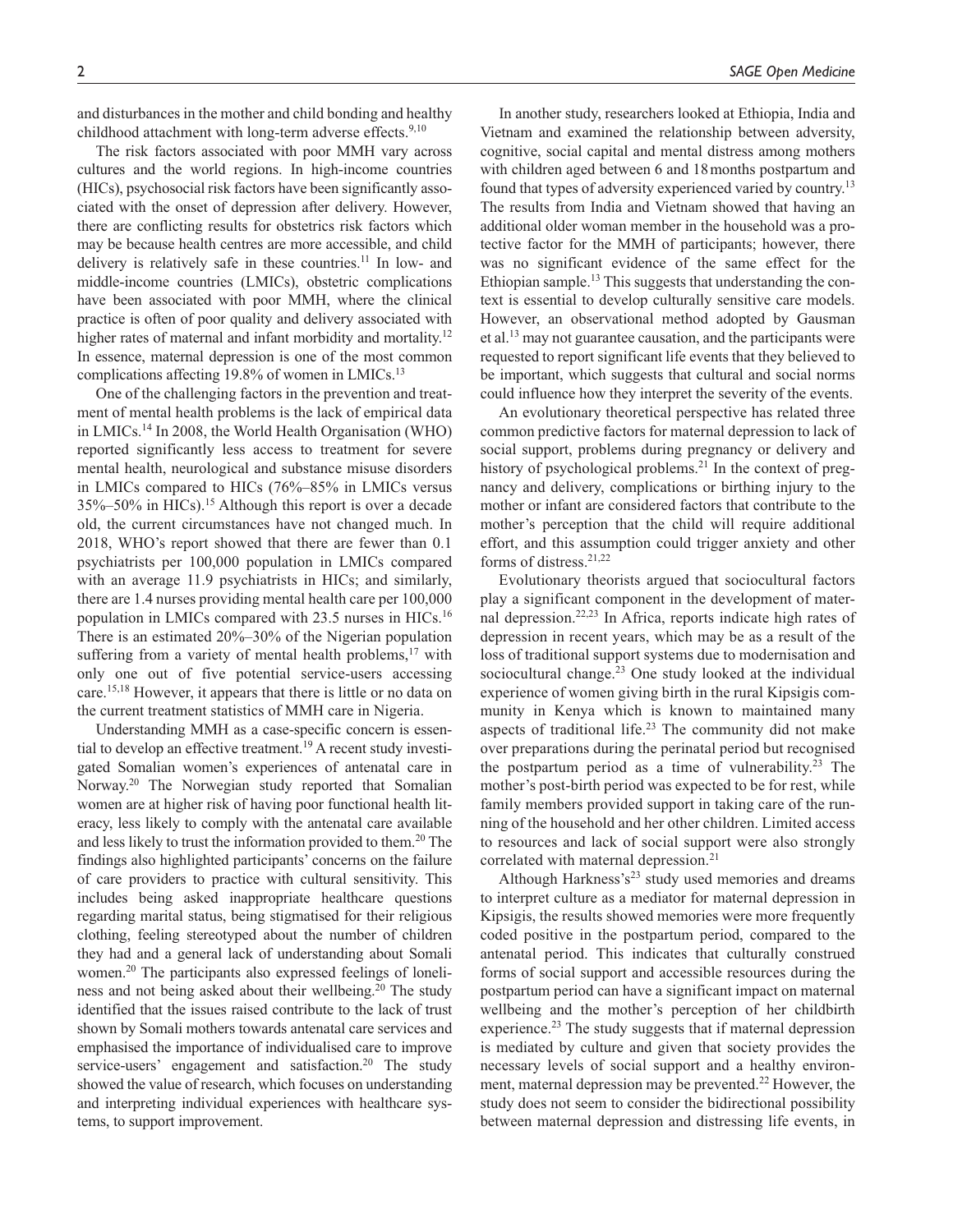that maternal depression may also influence factors such as complications during and post-pregnancy.

Beliefs and emotional responses towards motherhood and illness seem to have significant implications on maternal health outcomes. One study identified that participants strived to be good mothers but having maternal depression was associated with the belief that they were not good mothers.<sup>24</sup> Even though the participants were not sure of the causes and duration of their illness, still, they engaged in coping mechanisms, such as taking psychotropic medication, which indicate positive health-seeking behaviour despite their negative beliefs.<sup>24</sup> Understanding the thoughts and feelings of those with lived experience provides a valuable insight into personal beliefs about the self as a mother, MMH problems and treatments.

Reviewed literature could be critiqued in numerous perspectives. For example, the support provided to mothers in Kipsigis's study<sup>23</sup> does not seem to consider the quality of care as variance, and also, depends on the mother trusting those in her immediate environment. Moreover, in the Norwegian study, $^{20}$  the mothers reported not trusting the healthcare workers, and therefore, perceived the care provided as not satisfactory. Furthermore, much of the research discussed did not look at the onset of poor MMH, and there is lack of research on causation<sup>20</sup> and there is a possible implication for reverse causation in that the maternal distress may have contributed to the correlated events. This study aims to explore the factors associated with maternal distress to help mothers to better understand how they make sense of their lived experiences in their current health and sociocultural context in Nigeria.

# **Method**

### *Design*

An interpretative phenomenological analysis (IPA) was adopted to explore the lived experience of mothers in Jos, Nigeria. Data analysis and interpretations were underpinned by IPA theoretical features such as phenomenology, hermeneutic and idiographic.25

## *Data analysis*

The study employed the IPA method of coding, analysis and interpretation of data to help capture the essential and experiential quality of the account of participants in the data sets.<sup>26</sup> To identify nuance and participants' interpretative narratives, inductive and interactive processes were carried out by three researchers who listened and re-listened to the interview audio files, familiarised with the transcripts and made notes of initial exploratory comments; these included linguistic, descriptive and conceptual comments.26 Codes were harnessed and processed to identify preliminary themes in each focus group transcript, and the same process was adopted for all transcripts to generate themes. Re-occurring

themes were collapsed and refined into the master themes. Master themes were reviewed across entire data sets; the best themes that encapsulate the participants' experiences were chosen as final themes. Previous studies have consistently shown that IPA provides valuable insight into participants' perceptions of their subjective lived experiences.<sup>25,26</sup>

### *Participants and data collection*

Purposive and snowball sampling techniques were adopted for participants' recruitment in four primary health care (PHC) facilities situated in four local government areas of Plateau State Nigeria. Four face-to-face focus groups were conducted with a total of 40 participants with no dropout or withdrawal of participation. The demographic breakdown of the participants by sites of data collection were Barkin Ladi  $(n=11)$ , Jos-South  $(n=11)$ , Jos-North  $(n=10)$  and Riyom  $(n=8)$ . The four PHC facilities were purposively selected to plan for a future randomised controlled trial. The women were recruited when they brought their newborn for health checks such as immunisation against childhood communicable diseases at the PHC facilities. The sites of data collection were predominantly Berom ethnic people which might have provided data homogeneity based on similar cultural values and traditions. The focus group interviews were conducted between November 2019 and January 2020.

The participants' inclusion criteria included women who had children (0–48 months); aged 18 years and above; residents of Jos and environs; able to speak and understand English language; and able to provide consent for their participation. Exclusion criteria include women who are nonresidents of Jos and environs; less than 18 years; unable to consent; patients currently undergoing treatment for severe mental illness such as psychosis; and unable to speak the English language fluently.

Participants recruited for this study were between the ages of 21 and 43 years (mean age=32.60 years; standard deviation=14.79) and each participant's youngest child was between the ages of 3 and 48 months (mean age =  $23.93$  months; standard deviation=6.78). Each focus group interview lasted approximately 60 minutes and were all recorded with a digital audio recording device and transcribed verbatim. Data saturation was reached at the end of the fourth focus group discussion when no more new themes were being generated, and the interviews were stopped.

A pilot focus group was initially conducted with seven volunteers who constituted about 17.5% of total participants. The pilot study helped to examine the face validity and compatibility of interview schedule items with the sample population. The pilot discussions provided a general impression on how the groups felt and thought about the topic items concerning their experiences. The valuable feedback helped to modify questions in the interview schedule. Interview questions were iteratively developed and refined by the research team (see the supplementary material for sample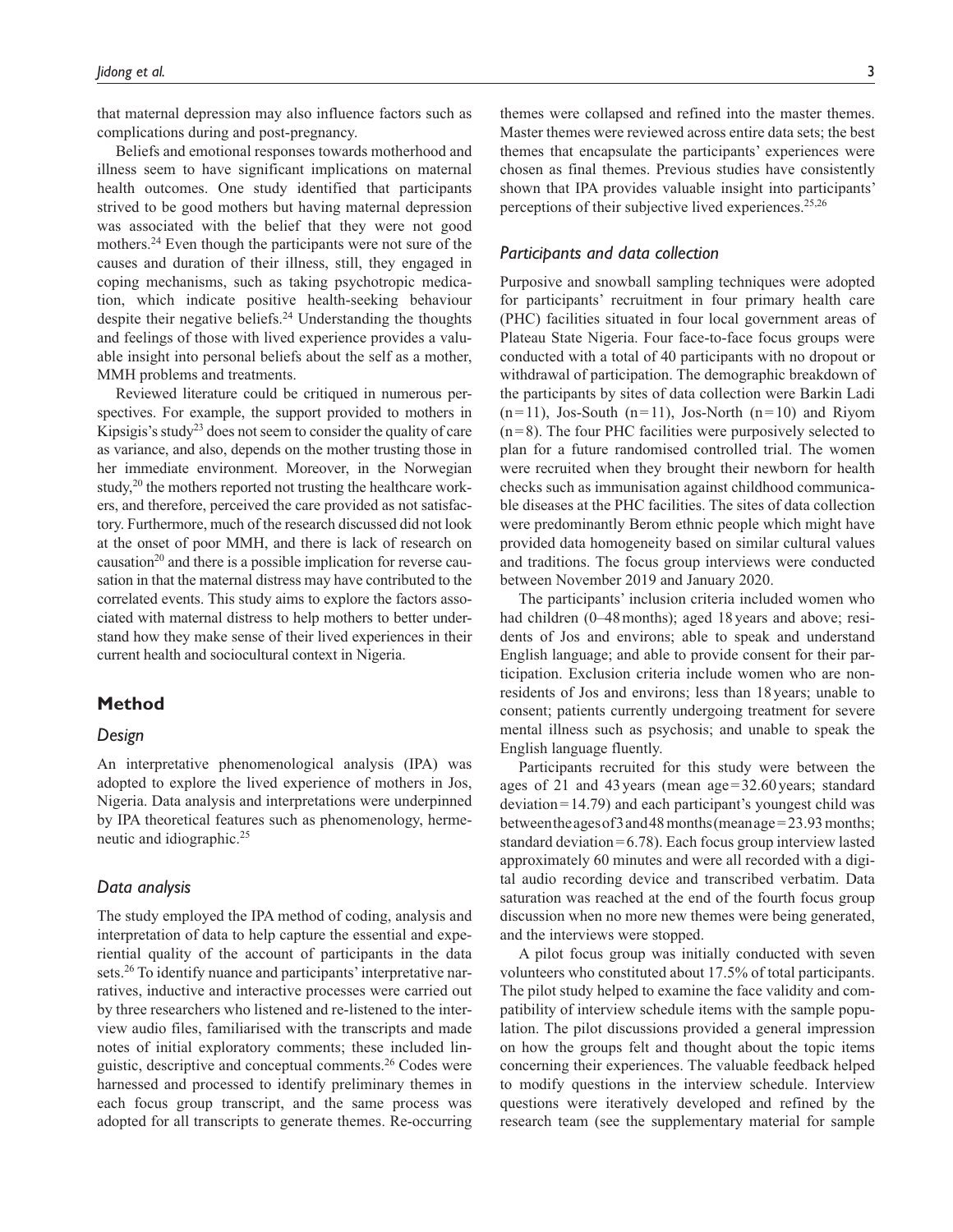

**Figure 1.** Themes that emerged from the analysed data.

interview questions). The focus group interviews were planned and conducted by a PhD holder and supported by two research assistants (RAs) with MSc and BSc psychology levels of education. The two RAs were both trained in qualitative research methods before the commencement of the focus group interviews.

Interviewers made concerted efforts to explore participants' deeper meanings with regards to mental health distress such as anxiety and depressive experiences in the postpartum and maternal early childhood periods. However, participants were more keen to discuss the role of family members and sociocultural practices that influenced their overall mental health and wellbeing.

### *Ethics*

Ethical approvals for the study were received from Nottingham Trent University, UK and the Jos University Teaching Hospital, Nigeria. Participants were initially contacted during their visits on routine clinic appointments in the participating primary health care facilities. Before participation, all participants read the participants' information sheet and signed the written informed consent forms. All identifiable information in the data sets were deleted or anonymised with pseudonyms.

# **Results**

Analysed data sets revealed three overarching themes associated with maternal distress in Jos, Nigeria, as shown in Figure 1.

# *Experience of persisting psychological distress from the time of labour/birth*

Aside from the excitement of having a newborn baby, data sets showed that mothers' experiences following childbirth could be quite intense and demanding, both emotionally and physically. Simi (22years) said:

I can't sleep even the pain itself, during labour is enough source of stress to me, and you know if you are stress up, so many things will come to your mind, the way you think may change and everything easily makes me angry.

Simi translates her experience of childbirth trauma to having sleep difficulties due to the pain and stress of labour. The continuing pain could be interpreted as a trigger of emotional distress that she expressed in the form of 'displacement' and frustration with the happenings around her. At the time of data collection, Simi had a 24-month-old baby, which suggests that maternal experience could be traumatising to the mother for a considerable period of time. However, Kachollom (25years), who had a 9-month-old baby at the time of data collection, said:

Because I went through a lot of pain going through CS [Caesarean section] and this experience was something else, I find it difficult to sleep, eat, sit due to the pains for months, and combining the work of child upbringing and other domestic chores alone is a big source of stress so it's not easy.

Kachollom portrayed her emotional distress as a manifestation of the traumatic experience of the Caesarean section and the demands of child upkeep as the mother of a 9-month-old baby. Although, there is an understanding that mothers of a newborn require some rest and reasonable care to enable speedy recovering and healing from childbirth, however, sometimes cultural expectations may require mothers to be brave and should not show any signs of distress. Perhaps, mental health-seeking behaviours may be construed as a sign of the mother's weakness and lack of bravery.

# *Cultural practices that influence feelings*

Data analysis revealed traditions, cultural practices and expectations that appeared unique to the period after childbirth. Aside from mutual support from other family relations, there are particular cultural expectations from the grandmother of the newborn. For example, Nvou (27 years), who had a 36-month-old baby at the time of data collection, said:

In our culture, each time I gave birth to my child, my mother-inlaw comes to perform the necessary rituals that are culturally bound to keep the state of my health and my baby. She [grandmother of newborn] usually stays with me for a period of 6 months.

The above extract suggests that physical and emotional support from the grandmother of the newborn fulfils tradition and cultural expectations. Nvou had enjoyed the cultural rituals several times she had given birth, especially keeping herself well and her baby. However, 6months of quality time from grandmothers who may be still in active service or career-driven may be a great luxury that not many women can enjoy. Although Nvou did not specify the exact content of the cultural ritual, she received, however, the following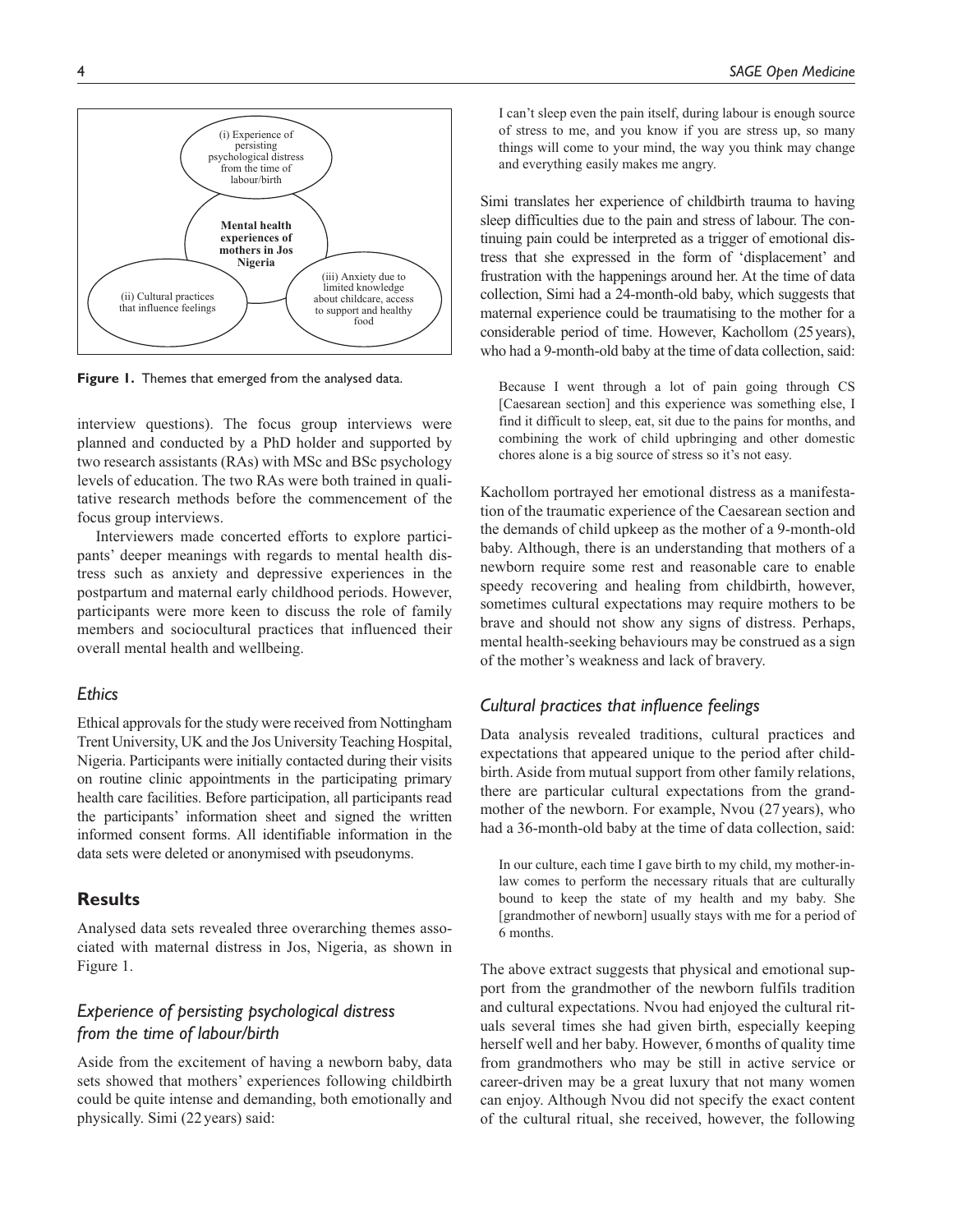extracts from the same focus group may give more details on the nature of traditions and cultural practices of supporting mothers in their postpartum period. Some participants in the focus group said:

Yes, me too! Because when I gave birth my mother used to bath me with some local herbs boiled with hot water and use it to massage my tummy for many weeks it helped in melting the accumulated blood from the body. I was drinking kunun samiya [local herbal drink] too, helps to clean my body. (Yop, 27 years)

Use of pawpaw leaves and bitter leaves when cooked and allowed to cool. The water is very important in bringing about the overall wellbeing of the baby and her mother. It goes a long way in solving stomach problem. In my culture, we use udah and uziza leaves, it is usually prepared with stockfish, it is believed that it will clean the system especially the accumulated blood in the body. (Kangyang, 33years)

What is central in the above extracts is the use of cooked herbs for both simple physio- and meal-therapies that are tailored for women in their postpartum period. Both Yop and Kangyang believed that herbal combinations are helpful and beneficial to their health and their babies' wellbeing. However, the herbal combinations and their effects as mentioned in the above extracts might be used with caution due to little evidence of their efficacy. However, more group members narrated their experience of help they received from the traditional healing system, which they believed to be for a culture-specific ailment. For example, Hwarwat (34 years), who had a 48-month-old child at the time of this focus group discussion, said:

When I gave birth to my [youngest] child because there is a particular ailment I was treated [for], during and after delivery which has defied all medical interventions [all western treatment, drugs and medications] and when I started taking cultural herbs there was a great improvement because after my child delivery there are domestic chores I couldn't do for several months but now I can do them perfectly.

Although, Hwarwat's experience of postpartum and maternal ailment was over 4years at the time of data collection, yet she was confident in narrating her experience of receiving healing with cultural herbs as helpful and compatible after a significant period of trying western medications and treatment that did not help. Following her healing, Hwarwat also self-assessed her wellness using her ability to engage in self-care and also caring for her baby.

In another extract on cultural practices, Weng who had a 12-month-old baby at the time of data collection narrated her experience about some unhelpful postpartum cultural practice of drinking local brew with addictive alcohol content believed to boost breast milk production for the newborn:

like the cultural drink Nzorkokol, I was asked to drink it too with a high concentration of salt, believing it will boost breast milk production, although it worked as there was enough breast milk for my baby, but the side-effects I experienced was highly terrible as all my eyes and face swelled up for over two days later. (Weng, 32 years)

As shown in the above extracts, Weng believed that as a nursing mother, she could produce enough breast milk for her baby with a simple consumption of local brew and/or salt, which is fascinating. However, some of these practices are built on superstitious beliefs due to limited evidence in its usage and effectiveness, and this may have severe health complications. Addiction and excessive salt consumption could have adverse effects on the health and wellbeing of nursing mothers and their children.

# *Anxiety due to limited knowledge about childcare, access to support and healthy food*

Knowledge and skills of care of the newborn and good nutrition for both mother and child are essential in healthy child upbringing, especially for first-time mothers with no prior experience. For example, Zere (22 years), who had a 3-month-old baby at the time of data collection, narrated her experience as a first-time mother, said:

My major difficult experience is on how to bath the child, and there was no support from my mother, mother-in-law or any relatives. I felt bad and I believe that experience is not the best for one to go through.

Zere lamented on her lack of knowledge of how to perform basic tasks such as bathing her baby and calling it a terrible experience that no other mothers should go through such difficulties. The extract also suggests that the mother's inability to provide routine care for their babies could be a potential risk factor for maternal distress. This may also imply that if there were maternal training on essential childcare for mothers, such as Zere, it might be beneficial as a first-time mother on how to be self-reliant. Furthermore, the results show that mothers were concerned about healthy food, good sleep and personal hygiene, and these were reported across the focus groups. For instance, Veirat (23years) narrated her experience of care she provides to her 9-month-old baby in the following extract:

I will like to maintain personal hygiene like keeping myself and my baby clean, eating a balanced diet including fruits and vegetables is very good in healing and rebuilding the body [. . .] even sleeping at the appropriate time but it is difficult with the small-pikin [little child].

Veirat expressed her experience in the above extract as having an awareness of good hygiene for self and baby care, healthy eating habits, good sleeping cycle and the potential impact on her physical and mental health as well as the wellbeing of her baby. Moreover, Mwere (27years), who is a mother of 36-month-old baby, suggested that 'a well-fed mother could translate into healthy baby':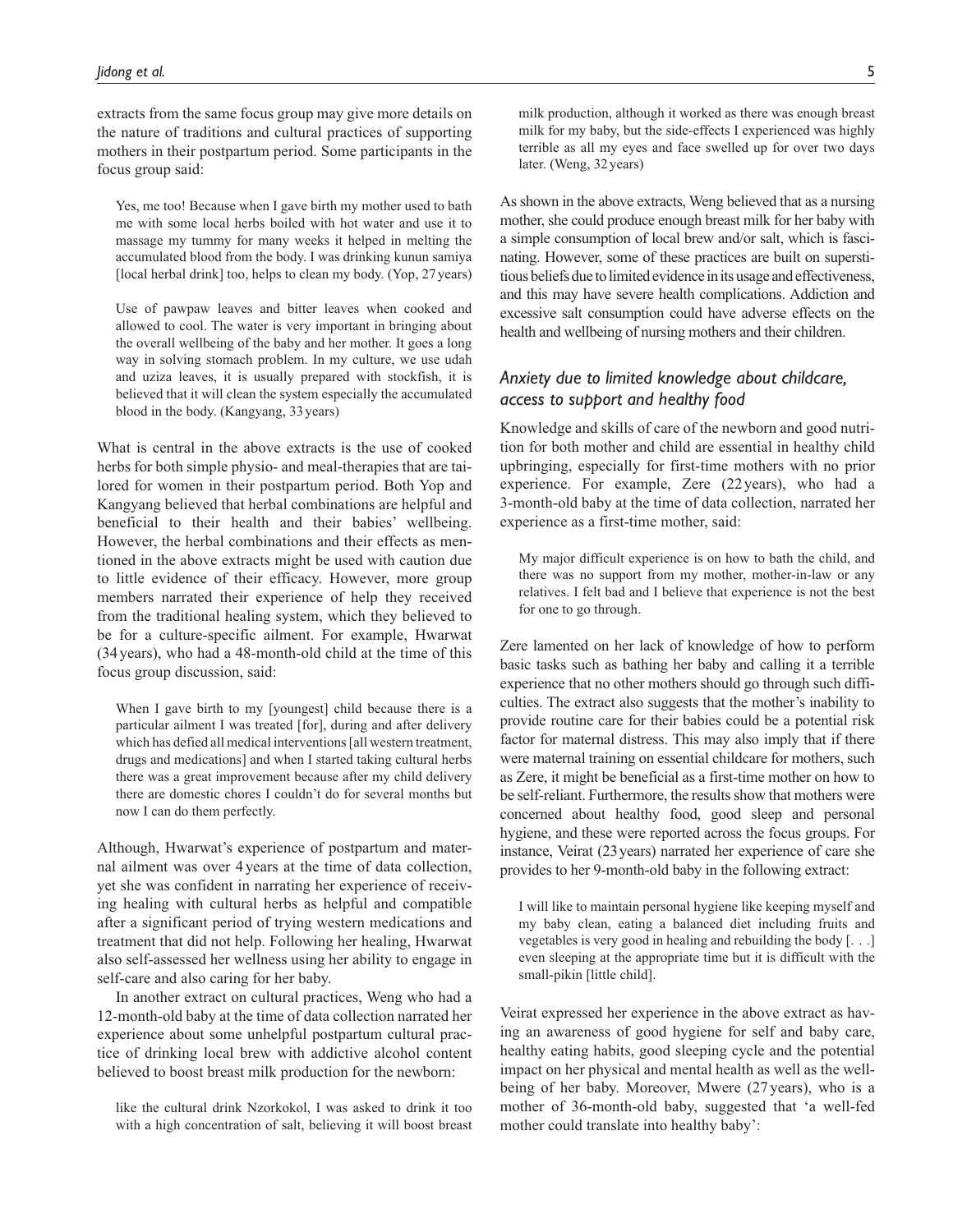Yes! If the baby is strong and growing well it means that the mother is feeding well too but, some of us mothers depends on our farms and cultural food like Kunu [a local indigenous drink made of grain] that we drink day in, day out, it affects the baby's growth. Although, my gwote and acha (indigenous vegetable soup) helps me a lot in the growth of my child.

Although Mwere acknowledged the position of Veirat on the notion that a healthy mother will equate to a healthy child but lamented on her continuous dependence on indigenous local drink also known as 'kunu' which in itself alone may not be a balanced diet of healthy food, yet, aware of the mixtures of other local dishes may be beneficial, however, Mwere is worried that deprivation and limited access to healthy foods and balanced diets may cause child malnutrition. It is apparent that continues worrying and anxiety about lack of access to essential resources for postpartum and maternal early childhood survival could be a potential source of depression and other maternal distresses.

# **Discussion**

This study explored postpartum and maternal lived experiences of mothers in Jos, Nigeria. Findings revealed three themes in relations to the study's research questions. The themes include (1) experience of persisting psychological distress from the time of labour/birth; (2) cultural practices that influence feelings; and (3) anxiety due to limited knowledge about childcare, access to support and healthy food. A common finding across the four focus groups was a persisting and enduring psychological distress since birth. The experience of difficult childbirth labour appeared to be reoccurring with flashbacks triggering emotional distress. Similarly, Molloy et al.<sup>8</sup> recently explored the perceptions of parenting after birth trauma. They reported that mothers who suffered birth trauma are at higher risk of anxiety and fear of their child's health and their parenting capability.

The current findings are consistent with the previous studies,  $27,28$  which reported long-term consequences of postpartum distress and its adverse impact on child development, disturbances in the mother and child bonding and poor attachment. This finding is supported by both Hagen<sup>21</sup> and Tracy's<sup>22</sup> study. Mothers who are distressed are less likely to be sensitive to child's cues and exhibits less emotional availability, which is associated with poor bonding.<sup>21</sup> In this study, mothers are portrayed as someone who celebrates the birth of their newborn but later feels overwhelmed by postpartum distress that affects their ability to cater for their newborn.

Our study shows that some cultural practices may enhance positive emotional feelings for mothers of newborn children. In specific, there are cultural expectations of the grandmothers to provide specific physical and emotional support to their daughters and the newborn for about 6months. The positive role of grandmothers in this study was partly explained in the study by Gausman et al.<sup>13</sup> which reported a lower risk of postpartum depression in the Indian and Vietnamese's households with older persons. However, this was not the same as the Ethiopian mothers, which is contrary to the present findings. This study showed that cultural practices and traditions are essential in alleviating maternal distress. Similarly, Harkness<sup>23</sup> showed that support systems are culturally construed for all forms of social support and accessible resources during the postpartum period, which has a significant impact on the wellbeing of mothers and their perception of the childbirth experience.

In specific, the current findings showed efforts by mothers to seek the help of some sort and the use of cultural remedies such as herbs and indigenous foods in coping with postpartum distress. This is similar to the study conducted by Patel et al., $^{24}$ which suggested that, despite negative thoughts of postpartum challenges, mothers were utilising coping strategies and health-seeking behaviours. This study and that of Patel et al.<sup>24</sup> and many others show that mothers strive to be good parents. Despite the potentially favourable impact of cultural practices and traditions, there is limited empirical evidence of such cultural practices, therefore, caution is required as some of the cultural practices are carried out based on superstitious beliefs. These could be unhelpful and even dangerous to the health and wellbeing of both the mother and the child.

Our results show that some mothers, after childbirth, may not be well-equipped with the basic knowledge of childcare. Despite the promising cultural practice of experienced family members offering care for a considerable period, yet, every mother needs to have the necessary independent skills of childcare as such support may not always be available. This finding is similar to the outcome of a recent study by Utne et al.,<sup>20</sup> they reported that Somalian women in Norway are more likely to have poor functional health literacy which may have adverse effects both on the health and wellbeing of mother and child. Although, this may not be a direct reflection of this study's context as the Utne et al'.s<sup>20</sup> study was conducted with Somalian women in Norway which is a different country from their cultural heritage. Our findings suggest a need for more parenting skills and education around both self and child care. The results of this study can provide some insight into the postpartum and maternal lived experiences, which can help develop culturally sensitive interventions.

This study has two fundamental limitations. First, the sites of data collection are predominantly of Berom ethnic women and culture, which does not reflect other ethnic women in Jos Plateau State, where data were collected. However, this limitation has helped the study to focus on harnessing data from communities that shared similar cultural values and traditions. Second, the study explored MMH lived experiences; however, participants were not mental health service-users, and we did not examine psychological distress using any validated measures which is a limitation. This limitation could be addressed in future studies to examine maternal lived experiences of mothers receiving mental health care in these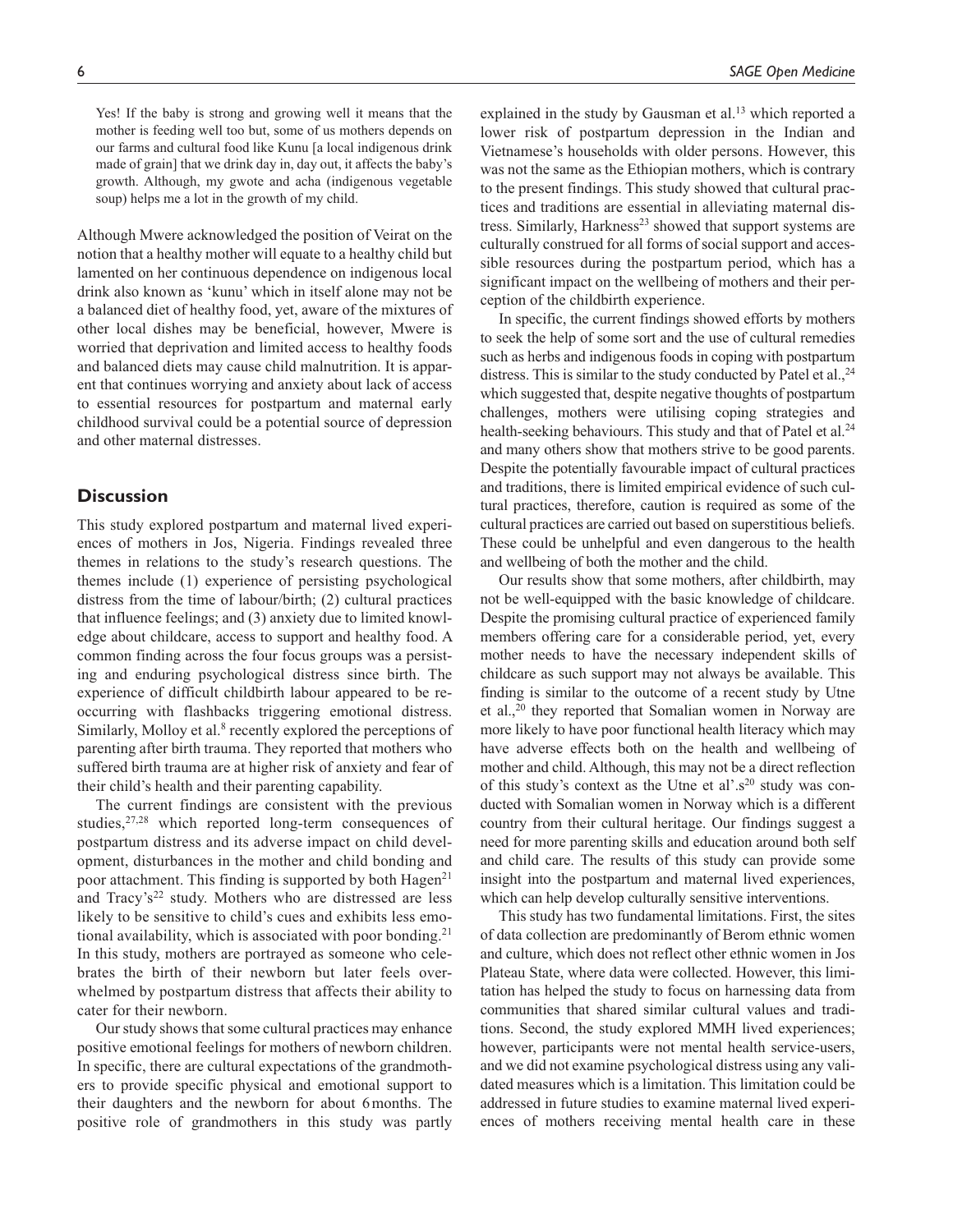communities. This study's strength lies in its exploratory nature, and the use of IPA theory and philosophy to harness rich and in-depth knowledge of mothers' postpartum and maternal lived experiences. This is essential in developing new knowledge that can serve as the basis for developing a new model of intervention.

In conclusion, this study aimed to generate and set the basis for new knowledge about maternal lived experiences, during and after childbirth, and to further give voice to mothers who have previously been unable to share their lived experiences. Using focus group interviews, mothers spoke freely about their lived experiences, and the researchers elicited rich and in-depth information. More practically, a qualitative approach, therefore, captures the diversity, idiosyncrasy and complexity of motherhood in Jos, Nigeria. This study showed that distress of difficult childbirth labour could persist for a long time. However, help from family members was expressed as an essential source of physical and emotional support. Although traditional and cultural practices shaped mothers' experiences, however, some of the practices were potentially based on superstitious beliefs and would require further research. Finally, in terms of practice, policy and research, this article provides local service-providers with valuable evidence on 'taken-for-granted' experiences such as emotional distress due to limited knowledge of childcare and anxiety associated with limited access to healthy food for the mother and child. This research sets a foundation for future studies and calls for intervention research to empower mothers with culturally appropriate skills that are beneficial for childrearing and alleviating MMH difficulties such as anxiety and depression.

#### **Acknowledgements**

The research team appreciates Ngo Rifkatu Jidong, a community health trainee and women leader, who helped with organising participants and provided moral support during the data collection.

### **Author contributions**

D.E.J., N.H. and C.F. planned and developed the study's protocol. D.E.J., C.F., H.K., D.Z.K. and J.Y.P. contributed to ethics applications and supporting documents such as interview schedules, participants' information sheets and consent forms. C.F., S.B.M. and D.E.J. organised participants and conducted focus group interviews. C.F., S.M.B., P.P.N. and D.E.J. carried out data transcriptions, coding and themes' development. M.M. and T.J.I. conducted a literature review for the study. D.E.J. and T.J.I. performed data analysis, discussion and write-up. All authors contributed to refining multiple drafts of the research article. D.E.J., N.H. and A.G. reviewed arguments, data analysis, discussion of findings, edits and proofreads the final article.

### **Declaration of conflicting interests**

The author(s) declared the following potential conflicts of interest with respect to the research, authorship, and/or publication of this article: N.H. is the Chair of Manchester Global Foundation. N.H. is carrying out research on maternal mental health funded by Grand Challenges Canada and the National Institute of Health Research (NIHR). The authors declare no conflict of interest.

### **Funding**

The author(s) disclosed receipt of the following financial support for the research, authorship, and/or publication of this article: The Nottingham Trent University QR scheme funded research assistants' time and other miscellaneous expenses.

### **Ethical approval**

Ethical approval for this study was obtained from two institutions: (1) Nottingham Trent University College's Research Ethics Committee, UK (Ref. No. 2019/171) and (2) Jos University Teaching Hospital Research Ethics Committee, Nigeria (Ref. No. JUTH/DCS/IREC/127/XXX/1912).

### **Informed consent**

Written informed consent was obtained from all participants before the commencement of the study.

### **ORCID iD**

Dung Ezekiel Jidong D <https://orcid.org/0000-0001-5034-0335>

### **Supplemental material**

Supplemental material for this article is available online.

#### **References**

- 1. Worldometers. Nigeria population. [https://www.worldometers.](https://www.worldometers.info/world-population/nigeria-population/) [info/world-population/nigeria-population/](https://www.worldometers.info/world-population/nigeria-population/) (2020, accessed 26 August 2020).
- 2. Attaining Nigerian Demographic Dividend. Rural population dynamics as impediments. In: *Proceedings of the 18th iSTEAMS multidisciplinary cross-border conference*, Accra, Ghana, 28 July 2019.
- 3. Ibeh CC. Is poor maternal mortality index in Nigeria a problem of care utilization? A case study of Anambra State. *Afr J Reprod Health* 2008; 12(2): 132–140.
- 4. World Health Organization. *WHO mortality database documentation*. Geneva: World Health Organization, 2013.
- 5. World Health Organization. *The world health report 2006: working together for health*. Geneva: World Health Organization, 2006.
- 6. World Health Organization, Key Centre for Women's Health in Society. *Mental health aspects of women's reproductive health: a global review of the literature*. Geneva: World Health Organization, 2009.
- 7. Maia GN, Frizzo GB and Levandowski DC. Psychofunctional symptoms in infants of young mothers: association with maternal mental health and parental bonding. *Early Hum Dev* 2020; 141: 104938.
- 8. Molloy E, Biggerstaff DL and Sidebotham P. A phenomenological exploration of parenting after birth trauma: mothers perceptions of the first year. *Women Birth*. Epub ahead of print 14 April 2020. DOI: 10.1016/j.wombi.2020.03.004.
- 9. Jacques N, de Mola CL, Joseph G, et al. Prenatal and postnatal maternal depression and infant hospitalization and mortality in the first year of life: a systematic review and meta-analysis. *J Affect Disord* 2019; 243: 201–208.